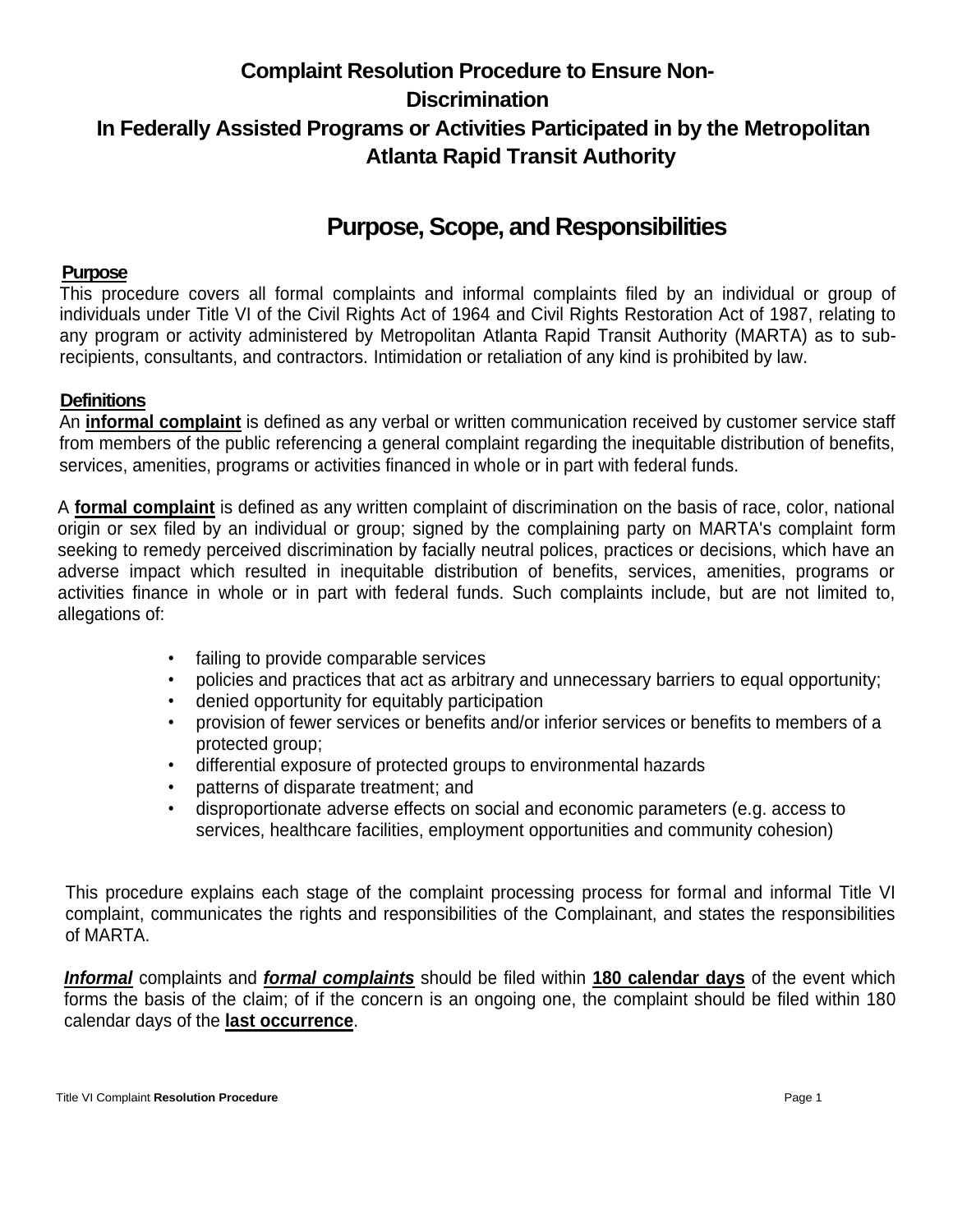This procedure does not preclude the right of any Complainant to file complaints directly with the Federal Transportation Administration (FTA), or to seek private legal representation.

The time required to process investigations will vary depending on the complexity of the issue; however, every effort will be made to ensure a speedy resolution of all complaints at the lowest possible level within **60** business days. The option of informal mediation meeting(s) between the affected parties may be utilized for resolution.

Compliance with Title VI is the responsibility of every MARTA employee. The Diversity & Inclusion Office (D&I) is responsible for compliance, monitoring and reporting, investigation, and program administration.

#### **Responsibility**

The Customer Service Department is responsible for intake of informal Title VI complaints and submission of those complaints to the Executive Director of D&I.

The Executive Director of D&I will forward complaints to the accountable AGM who will forward to the appropriate party within their respective department to handle resolution, follow up to ensure that resolution/proposed resolution occurs, and communicate specifics of the resolution/proposed resolution to the D&I office.

The Executive Director of D&I is responsible for tracking the complaints to ensure that the affected department(s) have taken the recommended action to remedy any determination of discrimination and communicating findings to the Complainant. The Executive Director of D&I is also responsible for reporting trends, action plans, and non-compliance to the executive management team and board of directors. D&I will forward a copy of all formal complaints filed to Customer Service for their records. Customer Service has no responsibility for processing formal complaints.

## **PROCESSING INFORMAL COMPLAINTS**

#### **Intake**

Intake of an informal complaint is generated through communication, generally presented verbally to MARTA staff. Any MARTA employee who receives an inquiry or complaint of this type shall direct the Complainant to report the concern directly to the Customer Service Center by telephone at (404) 848-5000, via e-mail to custserv@itsmarta.com, or by mail to 2424 Piedmont Road, Atlanta, Georgia 30324.

Customer Service Center representatives, upon receipt of an informal complaint shall record the complaint in their database and assign a HEAT number to be used for tracking purposes. After input of the complaint into its database, Customer Service staff shall promptly identify the appropriate department(s) to resolve the issue and forward the complaint directly to that department's AGM, with a copy to the Executive Director of D&I who will ascertain proper jurisdiction and forward the complaint to the Equity Administrator for processing. The Equity Administrator shall assign a complaint tracking number, review the matter to determine Title VI applicability, enter the complaint into D&I's Title VI Complaint database, investigate merits of alleged violations (if needed) and monitor response dates. If determination is made that the matter is outside the scope of Title VI, D&I will notify Customer Service and the affected department's AGM within a reasonable period.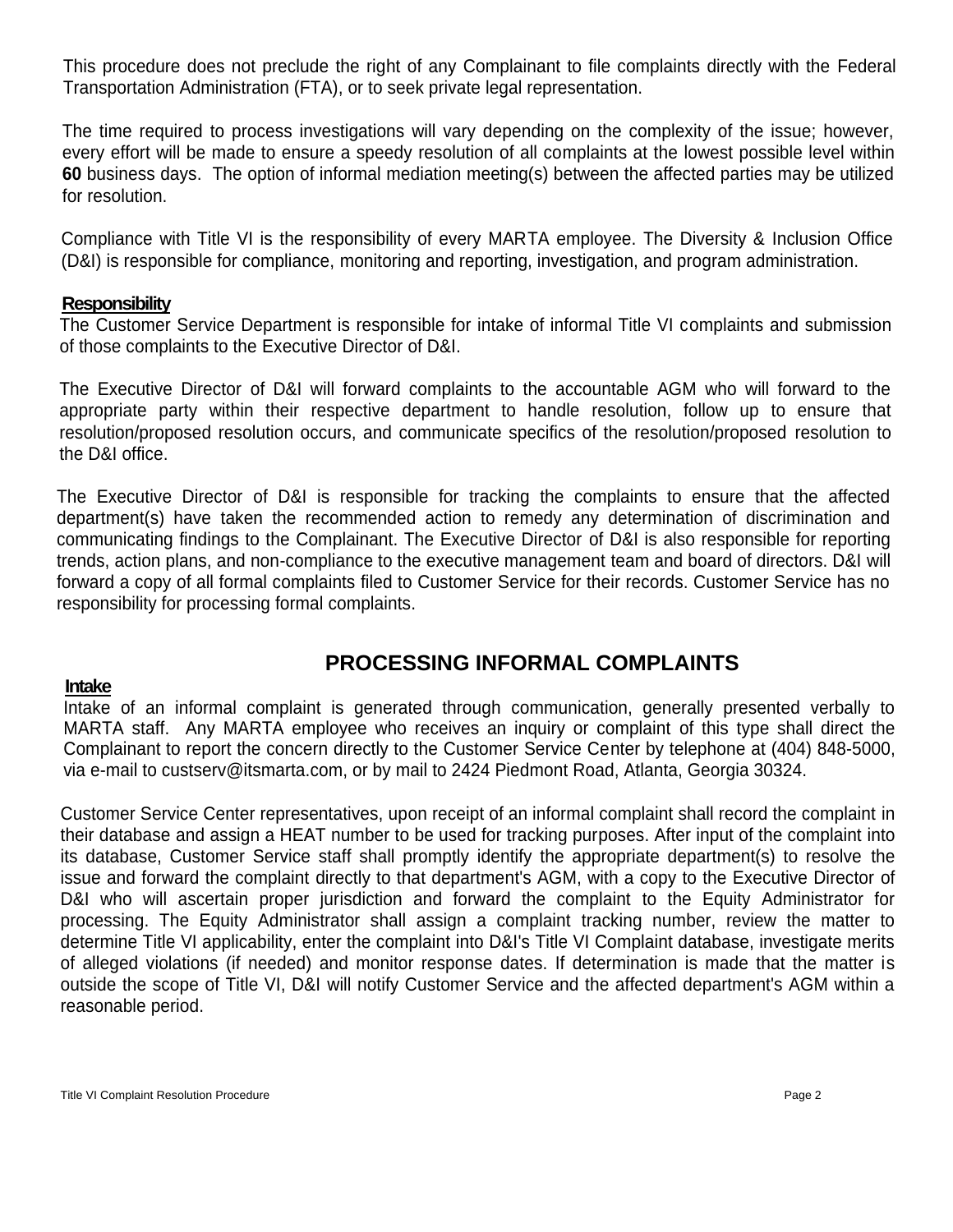## **Processing of Complaint and Resolution (continues)**

If the matter is determined to be within the scope of Title VI, the affected department's AGM, within 5 business days of receipt, will forward the complaint to the staff member most appropriate to address the issue. The affected department will consult with D&I and offer a proposed resolution. Within 5 business days of receiving written notification of a proposed resolution, D&I representatives will offer suggestions, if any, to modify the proposed resolution. D&I or the affected department will communicate its written or verbal findings to the customer within 30 business days and explain any steps being taken to resolve the matter, and will forward copies of this communication to the affected department(s) and to Customer Service who will update their database to include this information. *Every effort shall be made to process and resolve informal complaints within 30 business days.*

### **Appeal**

There is no right to appeal resolution of an informal complaint. However, the party reserves the right to file a formal complaint within 180 business days.

## **PROCESSING FORMAL COMPLAINTS**

#### **Intake**

Intake of formal complaints is generated through written communication of a concern presented to MARTA staff. Any MARTA employee who receives a complaint of this type will direct the complaint to the D&I Office. D&I staff will provide a formal complaint form to the Complainant. Complainant must sign and submit the completed complaint form to the Executive Director of D&I.

Any person who believes himself, herself or any specific class of persons to be subjected to discrimination on the basis of race, color, or national may also file a written complaint with the Federal Transit Administration (FTA), Office of Civil Rights, 230 Peachtree Street, N.W., Suite 1400, Atlanta, GA 30303.

### **Processing**

The Executive Director of D&I shall review the matter to determine Title VI jurisdiction, assign an investigator if it is determined that the matter merits investigation, and monitor response dates. The investigator shall assign a complaint tracking number and enter the complaint in to the Title VI Complaint database. Jurisdiction will be determined based upon information provided in the written complaint. A complaint shall be investigated unless:

- it fails to state facts which could establish intentional unequal treatment as described in the definitions section of this procedure;
- Complainant is not a primary beneficiary of the federal aid received by MARTA*.*

If determination is made that the matter is outside the scope of Title VI, D&I will notify Customer Service and the affected department's AGM in writing within a reasonable period.

## **Investigation, Determination, and Recommendation**

If jurisdiction is determined to exist and investigation is warranted, the assigned investigator will take the following steps:

- identify the basis of the alleged unequal treatment;
- ascertain when and where the alleged unequal treatment occurred;
- identify and interview all relevant parties, review documents, and make site visits to obtain factual information.

Upon conclusion of a thorough investigation, the investigator will prepare a report to summarize findings and suggest appropriate corrective action along with proposed resolution. The investigative report should be submitted to the Executive Director of D&I within **60** business days. D&I will maintain a record of all discussions and retain all documents relating to the investigation in a confidential file.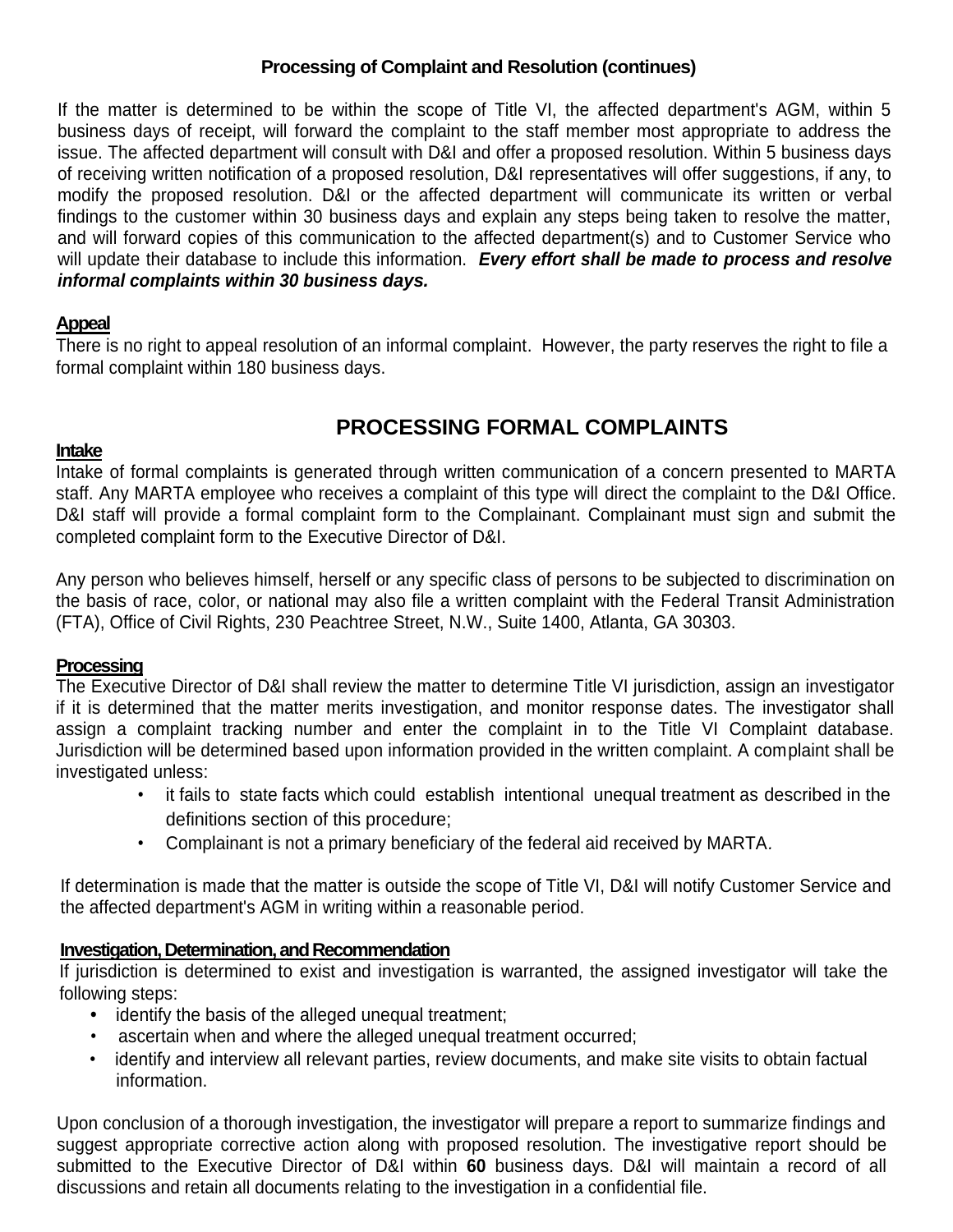,

#### **Communication of Findings and Complaint Resolution**

The Executive Director of D&I will accept, reject, or modify the investigative report and consult with the affected department to convey the preliminary findings and develop a proposal for resolution. The Executive Director of D&I will prepare a written determination and submit the determination to the legal department for review of legal sufficiency. Once the final determination is ready for release, the Executive Director of D&I and a MARTA legal representative will meet with the AGM of the affected department(s) to communicate the final determination and recommendations, if any, for corrective action. The Executive Director of D&I will provide written notification to the Complainant of the investigation findings and MARTA's proposed resolution, if any. D&I will forward copies of this communication to Customer Service and the affected department(s).

If cause is found to indicate a potential occurrence of non-compliance, the Executive Director of D&I will communicate this information to the executive management team before releasing its findings to the complainant.

#### **Appeal**

The Executive Director of D&I will explain to the Complainant their right to appeal to the Federal Transit Administration or seek private legal representation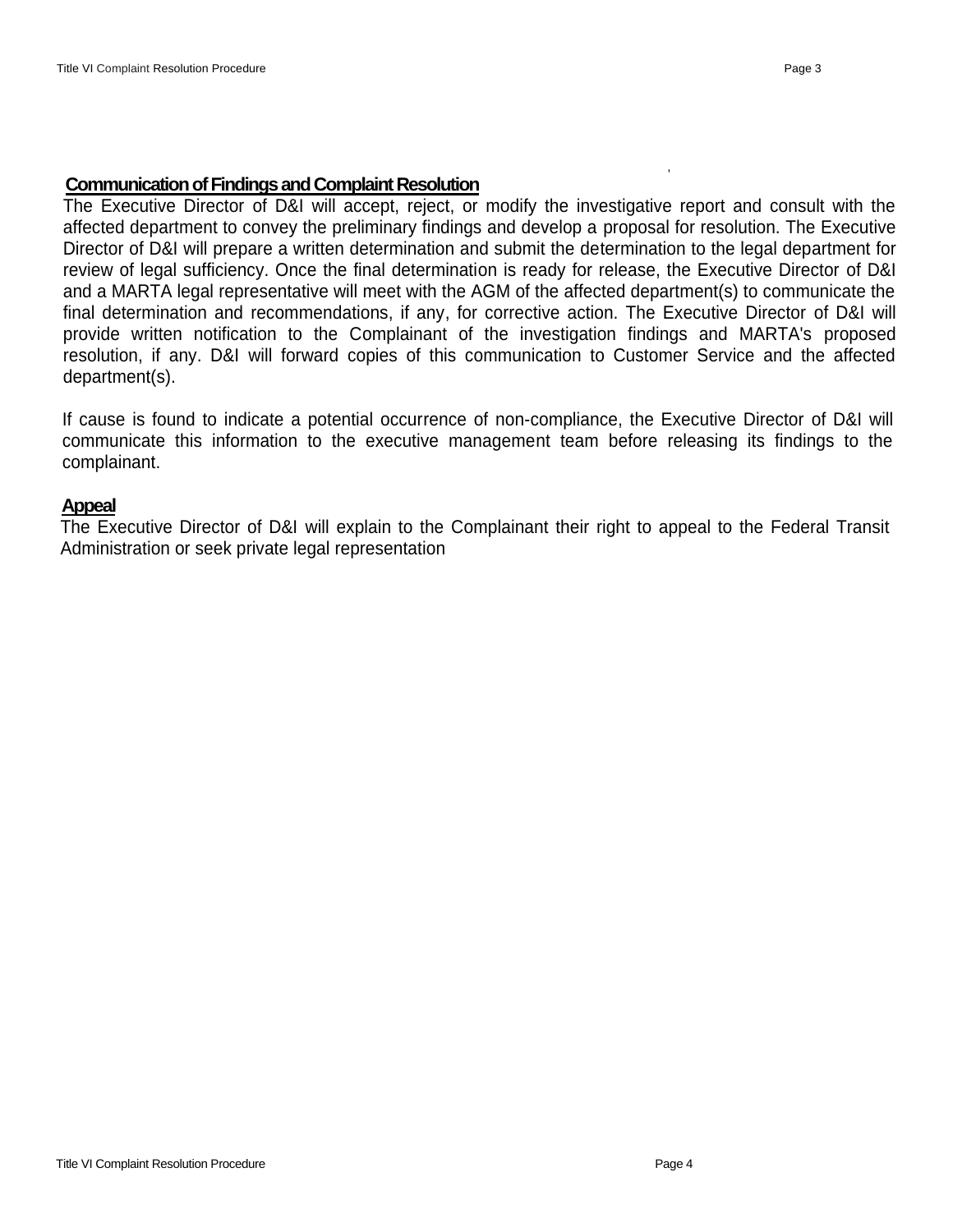

Title VI of the Civil Rights Act of 1964 states "No person in the United States shall, on the grounds of race, color or national origin, be excluded from, participation in, be denied the benefits of, or be subjected to discrimination under any program or activity receiving federal financial assistance."

The Environmental Justice component of Title VI guarantees fair treatment for all people. MARTA is required to identify and address, as appropriate, disproportionately high and adverse effects of its programs, polices, and activities on minority and low-income populations. MARTA is also required to take reasonable steps to ensure that Limited English Proficiency (LEP) person have meaningful access to the programs, services, and information MARTA provides.

If you feel that you have been discriminated against, a formal complaint may be filed with MARTA's Office of Diversity and Inclusion, 2424 Piedmont Road NE, Atlanta Georgia 30324-3330, 404-848-4639 (voice) or 404-848-5665 for TTY within **180 days** after the date of the alleged discrimination. These procedures do not deny you the right to file formal complaints with other state or federal agencies, or to seek private counsel. Intimidation or retaliation of any kind is prohibited by law. Should you require assistance in completing this form, please let us know. Once completed, return a signed copy to:

### **Metropolitan Atlanta Rapid Transit Authority (MARTA)**

Office of Diversity and Inclusion 2424 Piedmont Road, NE Atlanta, GA 30324 404-848-4639

Any person who believes himself, herself or any specific class of persons to be subjected to discrimination on the basis of race, color, or national may also file a written complaint with the Federal Transit Administration (FTA), Office of Civil Rights, 230 Peachtree Street, N.W., Suite 1400, Atlanta, GA 30303.

Note: To protect your rights, your complaint must be filed with **180** days of the occurrence. Failure to file within **180** days may result in dismissal of the complaint. 1. Complainant's Name:

|    | $\blacksquare$ . Obtinuolinging require.                                                                                                                                                                                                                                                                                                                                                                                                                                                                    |                                |                   |
|----|-------------------------------------------------------------------------------------------------------------------------------------------------------------------------------------------------------------------------------------------------------------------------------------------------------------------------------------------------------------------------------------------------------------------------------------------------------------------------------------------------------------|--------------------------------|-------------------|
|    | 2. Address: 2008. 2009. 2009. 2009. 2010. 2010. 2010. 2010. 2010. 2010. 2010. 2010. 2010. 2010. 2010. 2010. 20                                                                                                                                                                                                                                                                                                                                                                                              |                                |                   |
|    | 3. City: 2008. 2010. 2010. 2010. 2010. 2010. 2010. 2010. 2010. 2010. 2010. 2010. 2010. 2010. 2010. 2010. 2010                                                                                                                                                                                                                                                                                                                                                                                               | _State:_______________________ | Zip Code          |
| 4. |                                                                                                                                                                                                                                                                                                                                                                                                                                                                                                             |                                | (Cell)            |
|    | 5. Person discriminated against (if someone other than Complainant)                                                                                                                                                                                                                                                                                                                                                                                                                                         |                                |                   |
|    | Name: Name: Name: Name: Name: Name: Name: Name: Name: Name: Name: Name: Name: Name: Name: Name: Name: Name: Name: Name: Name: Name: Name: Name: Name: Name: Name: Name: Name: Name: Name: Name: Name: Name: Name: Name: Name:<br>Address: Address: Address: Address: Address: Address: Address: Address: Address: Address: Address: Address: Address: Address: Address: Address: Address: Address: Address: Address: Address: Address: Address: Address: Addres<br>Telephone # (Home): (Work) (Work) (Cell) |                                |                   |
| 6. | Upon what premise is your discrimination complaint based? (check all that apply)                                                                                                                                                                                                                                                                                                                                                                                                                            |                                |                   |
|    | □Race/Color<br>□Limited English Proficiency (LEP)                                                                                                                                                                                                                                                                                                                                                                                                                                                           | □Gender                        | □ National Origin |
|    | 7. Date of alleged discrimination:                                                                                                                                                                                                                                                                                                                                                                                                                                                                          |                                |                   |